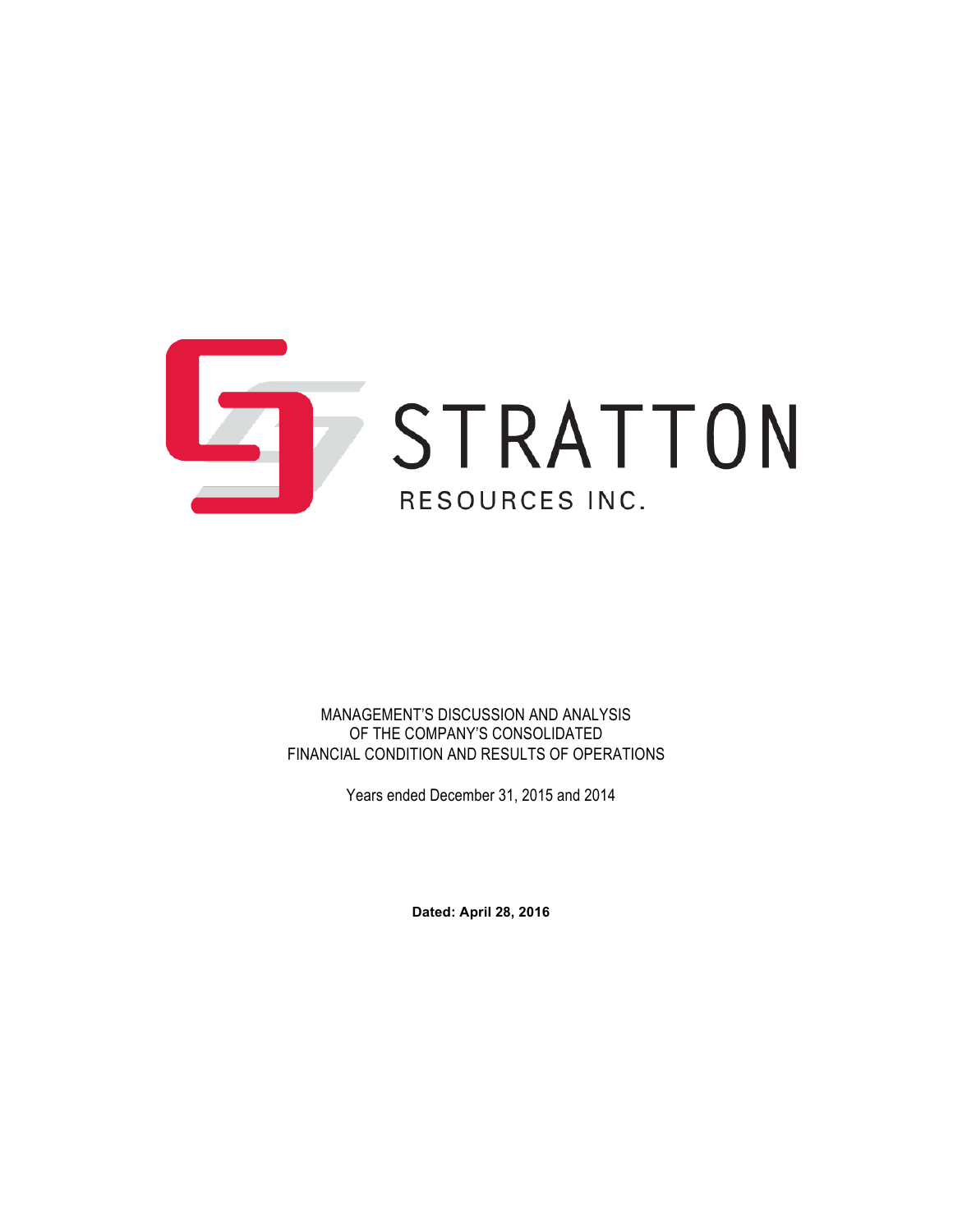(An exploration stage company)

## Management's Discussion and Analysis For the three and nine months ended September 30, 2015 and 2014 Expressed in Canadian Dollars

#### **1.1 Date and forward-looking statements**

The Company has prepared the following management's discussion and analysis (the "MD&A") as of December 31, 2015 and it should be read in conjunction with the Company's audited consolidated financial statements and notes thereto for the years ended December 31, 2015 and 2014. All financial information has been prepared in accordance with International Financial Reporting Standards ("IFRS" or "GAAP") and all dollar amounts presented are Canadian dollars unless otherwise stated.

The effective date of this MD&A is April 28, 2016.

This MD&A may contain "forward-looking statements" which reflect the Company's current expectations regarding the future results of operations, performance and achievements of the Company, including but not limited to statements with respect to the Company's plans or future financial or operating performance, the estimation of mineral reserves and resources, conclusions of economic assessments of projects, the timing and amount of estimated future production, costs of future production, future capital expenditures, costs and timing of the development of deposits, success of exploration activities, permitting time lines, requirements for additional capital, sources and timing of additional financing, realization of unused tax benefits and future outcome of legal and tax matters.

The Company has tried, wherever possible, to identify these forward-looking statements by, among other things, using words such as "anticipate," "believe," "estimate," "expect", "budget", or variations of such words and phrases or state that certain actions, events or results "may", "could", "would", "might" or "will be taken", "occur" or "be achieved".

The statements reflect the current beliefs of the management of the Company, and are based on currently available information. Accordingly, these statements are subject to known and unknown risks, uncertainties and other factors, which could cause the actual results, performance, or achievements of the Company to differ materially from those expressed in, or implied by, these statements. These uncertainties are factors that include but are not limited to risks related to international operations; risks related to general economic conditions and credit availability, uncertainty related to the resolution of legal disputes and lawsuits; actual results of current exploration activities, unanticipated reclamation expenses; fluctuations in prices of base and precious metals; fluctuations in foreign currency exchange rates, increases in market prices of mining consumables, possible variations in mineral resources, grade or recovery rates; accidents, labour disputes, title disputes, claims and limitations on insurance coverage and other risks of the mining industry; delays in obtaining governmental approvals or financing or in the completion of development or construction activities, changes in national and local government regulation of mining operations, tax rules and regulations, and political and economic developments in countries in which the Company operates, as well as other factors. Additional information relating to the Company and its operations is available on SEDAR at www.sedar.com and on the Company's web site at www.strattonresources.com.

The Company's management reviews periodically information reflected in forward-looking statements. The Company has and continues to disclose in its Management's Discussion and Analysis and other publicly filed documents, changes to material factors or assumptions underlying the forward-looking statements and to the validity of the statements themselves, in the period the changes occur.

Historical results of operations and trends that may be inferred from the following discussions and analysis may not necessarily indicate future results from operations.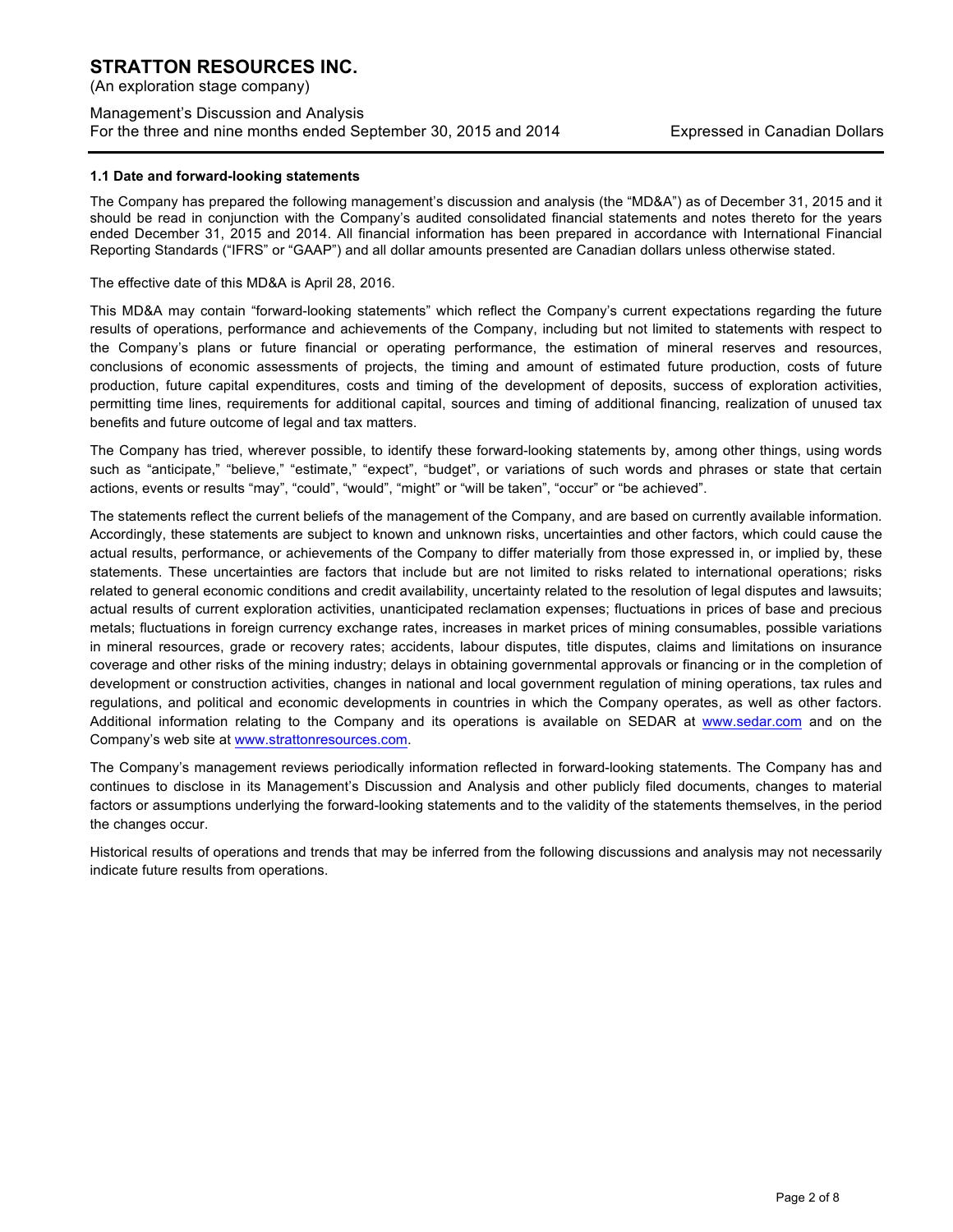(An exploration stage company)

Management's Discussion and Analysis For the years ended December 31, 2015 and 2014 Expressed in Canadian Dollars

## **1.2.1 Description of business**

Stratton is a junior exploration company focused on the acquisition, exploration and development of mineral resource properties. On July 4, 2011, the Company changed its name from Tribune Minerals Corp. to Stratton Resources Inc. The Company is incorporated under the Business Corporations Act (British Columbia) and is a reporting issuer in British Columbia, Alberta and Ontario. The Company is listed on the TSX Venture Exchange ("the Exchange") as a Tier 2 mining issuer, and its shares trade under the symbol SI.V.

The current organizational structure of Stratton is as follows:

| Subsidiary name                              | <b>Jurisdiction</b> | Ownership |
|----------------------------------------------|---------------------|-----------|
| Stratton Resources (Canada) Inc.             | Canada              | 100%      |
| Stratton Resources Holdings Corp. (inactive) | Canada              | 100%      |

Effective November 2015, the Company let lapse the claims of it 100% owned Lunar project. As of the date of this MD&A, the Company no longer holds an interest in a Tier 2 Property ("Qualifying Property"), as defined by the rules of the Exchange, as is now pursuing other mineral property opportunities.

The business of the Company involves a high degree of risk and there is no assurance that the Company will identify appropriate properties for acquisition or investment and even if so identified and warranted, that it will be able to finance the acquisition or investment. In the event that the Company is not able to identify an appropriate mineral property for acquisition or investment in accordance with the listing requirements of the Exchange, there is a risk that the Company, at the discretion of the Exchange, will be transferred to the NEX Board as an inactive company.

### **1.2.2 Exploration and evaluation assets**

During the years ended December 31, 2015, the Company incurred the following acquisition, exploration and evaluation costs:

|       | <b>Balance</b><br>December 31, | <b>Additions (Reductions)</b> |                |               | <b>Balance</b><br>December 31, |                     |      |
|-------|--------------------------------|-------------------------------|----------------|---------------|--------------------------------|---------------------|------|
|       | 2014                           |                               |                |               |                                |                     | 2015 |
|       |                                | Q1                            | Q <sub>2</sub> | Q3            | Q4                             | <b>YTD</b>          |      |
| Lunar | \$325,334                      | \$                            | $s -$          | \$ (325, 334) | $\overline{\phantom{0}}$       | $$$ $$$ $(325,334)$ | \$   |
| Total | 325,334<br>\$.                 | $\overline{\phantom{0}}$      |                | \$ (325, 334) |                                | \$ (325, 334)<br>\$ | \$.  |

During the year ended December 31, 2015, the Company wrote-off \$325,334 in capitalized costs associated with its Lunar project as a result of the claims lapsing.

During the year ended December 31, 2014, the Company incurred the following acquisition, exploration and evaluation costs:

|       | <b>Balance</b><br>December 31, | <b>Additions (Reductions)</b>  |                |                          |         | <b>Balance</b><br>December 31, |               |
|-------|--------------------------------|--------------------------------|----------------|--------------------------|---------|--------------------------------|---------------|
|       | 2013                           |                                |                |                          |         |                                | 2014          |
|       |                                | Q1                             | Q <sub>2</sub> | Q3                       | Q4      | <b>YTD</b>                     |               |
| Lunar | \$317,310                      | \$<br>$\overline{\phantom{a}}$ | \$1,000        | \$-                      | \$7,025 | \$8,025                        | \$325,334     |
| Total | \$317,310                      | \$<br>$\overline{\phantom{0}}$ | 1.000<br>\$    | $\overline{\phantom{a}}$ | \$7,025 | \$8,025                        | 325,334<br>\$ |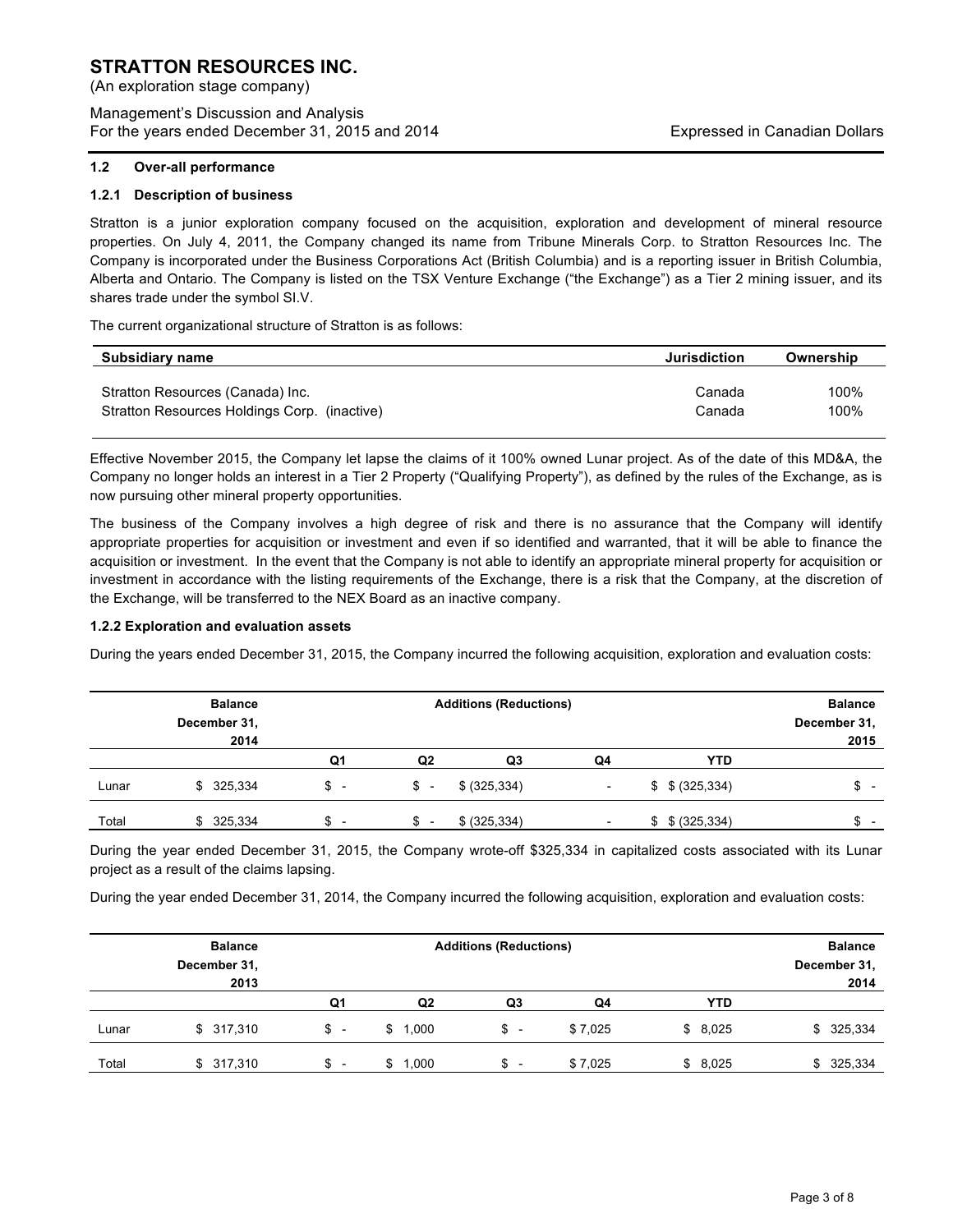(An exploration stage company)

## Management's Discussion and Analysis For the years ended December 31, 2015 and 2014 Expressed in Canadian Dollars

## **1.3 Selected annual information**

The following represents selected information of the Company for the three most recently completed financial years:

|                                              | 2015                     | 2014         | 2013         |
|----------------------------------------------|--------------------------|--------------|--------------|
| Net loss and comprehensive loss for the year | \$ (460, 357)            | \$ (132,887) | \$ (253,781) |
| Basic and diluted loss per share             | (0.01)                   | (0.00)       | (0.01)       |
| Working capital                              | (414, 442)               | (279,419)    | (138,508)    |
| Total assets                                 | 223,518                  | 687,456      | 836,528      |
| Total long term liabilities                  | $\overline{\phantom{0}}$ |              |              |
| Shareholder's equity                         | (414, 442)               | 45,915       | 178,802      |
| Cash dividends per share                     |                          |              |              |

The Company generated no revenues from operations during the fiscal periods ended December 31, 2015 and 2014, other than interest income of \$1,714 and \$1,197 respectively.

## **1.4 Results of operations**

## **The three months and years ended December 31, 2015 and 2014**

Net loss and comprehensive loss for the year ended December 31, 2015 was \$460,357 compared to a net loss and comprehensive loss of \$132,887 for the same period in the previous year. The primary reason for the increase in loss is the \$325,334 write-off recorded on the Company's Lunar project. Beyond the write-off, the loss for the periods were very consistent with similar amounts expended on legal and professional fees, office and administration, regulatory and wages. The Company's main objective continues to be to maintain its public listing and conserve capital while it searches for prospective mineral property investments.

During the three months ended December 31, 2015, the Company incurred a net loss and comprehensive loss of \$37,152, which increased by \$11,972 as compared with the net loss and comprehensive loss recorded during the three months ended December, 2014. The losses within the periods are very comparable as no activity existed within the entity beyond maintaining its public listing and continuing is search for prospective mineral property investments.

The Company continues to take all reasonable steps to minimize administration and overhead costs to preserve cash and maintain the Company's share structure.

### **1.5 Summary of quarterly results**

The Company is a mineral exploration company and currently has no producing properties or operating income. However, the Company records interest earned on cash balances held at financial institutions, which depends upon cash balances available to fund its acquisition and exploration activities and administrative expenses. A summary of quarterly results is shown below: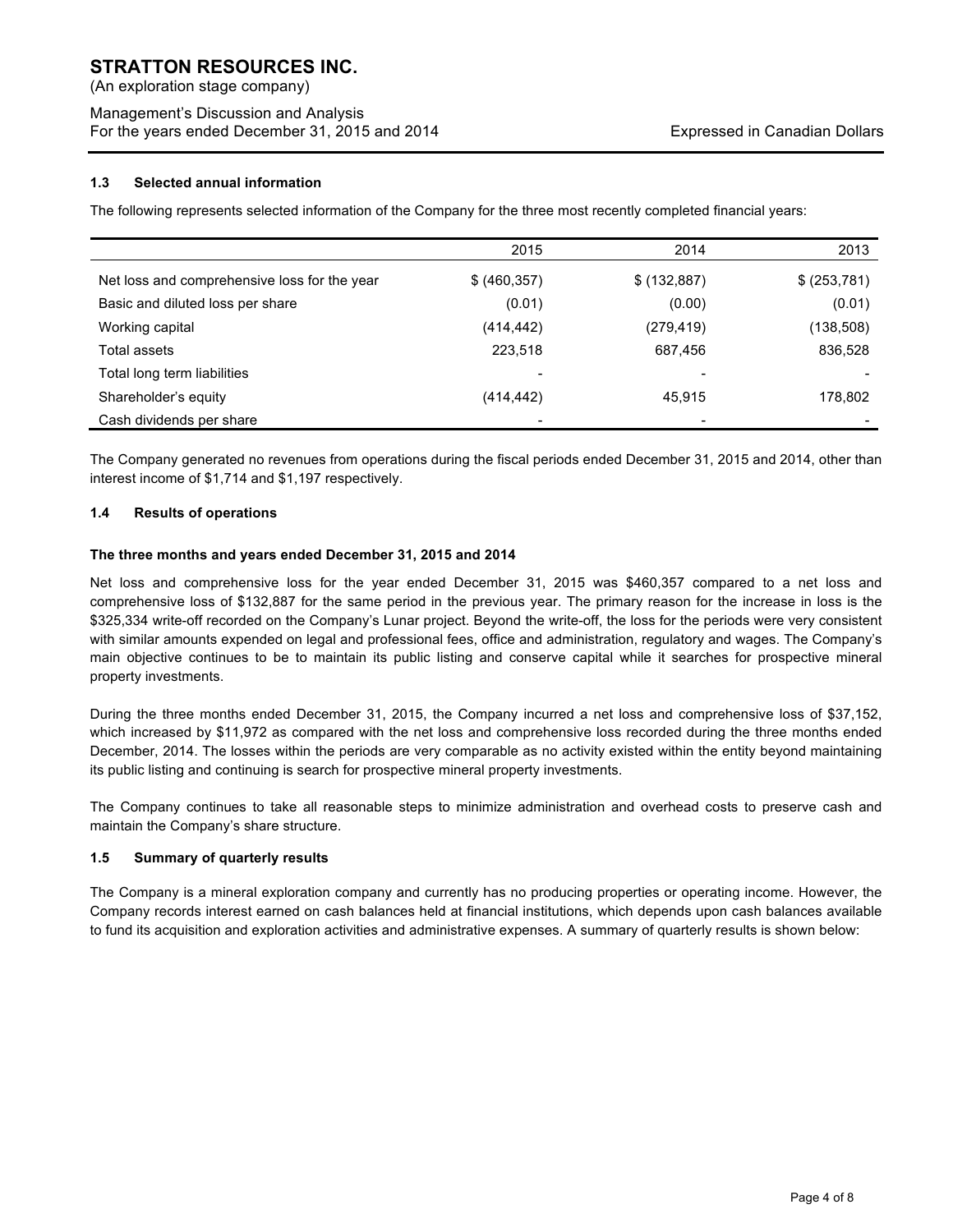(An exploration stage company)

Management's Discussion and Analysis For the years ended December 31, 2015 and 2014 Expressed in Canadian Dollars

## **1.5 Summary of quarterly results (continued)**

| Quarter ended      | Interest and other income<br>(expense) | Net loss and<br>comprehensive loss | Loss per share |
|--------------------|----------------------------------------|------------------------------------|----------------|
|                    | \$                                     | \$                                 | \$             |
| December 31, 2015  | (550)                                  | 37,152                             | 0.00           |
| September 30, 2015 | (870)                                  | 342,343                            | 0.01           |
| June 30, 2015      | (294)                                  | 43,916                             | 0.00           |
| March 31, 2015     |                                        | 36,946                             | 0.00           |
| December 31, 2014  | (1)                                    | 25,810                             | 0.00           |
| September 30, 2014 | (64)                                   | 25,592                             | 0.00           |
| June 30, 2014      |                                        | 51,985                             | 0.00           |
| March 31, 2014     | (1, 132)                               | 29.500                             | 0.00           |

During the quarter ended September 30, 2015, the Company recorded a write-off of \$ 325,334. The most recent and prior quarters show a consistent amount of net losses and comprehensive losses, however during the periods ending June 30, 2014 and June 30, 2015 the Company recorded higher net losses and comprehensive losses due to additional expenses related to the annual reporting and the Company's AGM. The Company anticipates maintaining a minimal monthly cash burn rate until the Company determines it is appropriate to refinance.

## **1.6 Liquidity and capital resources**

The Company finances its operations by raising capital in the equity markets. For the foreseeable future, the Company will need to rely on the sale of its securities to provide working capital and to finance its mineral property acquisition and exploration activities.

As at December 31, 2015, the Company had cash of \$215,521 and a net working capital deficit of \$414,442 compared to cash of \$349,440 and a net working capital deficit of \$279,419 as at December 31, 2014.

The cash balance of \$215,521 as at December 31, 2015 is sufficient to meet the cash requirements for the Company's administrative overhead and maintaining its mineral interests for the next twelve months as long as the note payable is not called.

Effective June 30, 2013, Universal Mineral Services Ltd. ("UMS") agreed to settle the historic payable amounts totaling \$609,388 with a note payable for an equivalent value. The note payable bears no interest, has a maturity, after extension, of December 31, 2016, is due on demand and is extendable for an additional twelve months at the mutual agreement of both parties. The intent of the note is to allow Stratton the flexibility to refinance only when it is deemed beneficial to its shareholders.

The Company has been reviewing ways to reduce general and administration costs, negotiating extended payment terms of its trade payables, and renegotiating its future commitments to identify opportunities to reduce or delay spending and payments.

The Company may be required to raise additional capital in order to fund its operations in the forthcoming year. Although the Company has been successful in the past in obtaining financing through the sale of its securities, there can be no assurance that the Company will be able to obtain adequate financing in the future in light of factors such as the market demand for its securities, the general state of financial markets and other relevant factors. Failure to obtain such additional financing could result in delay or indefinite postponement of the Company's efforts to identify and acquire prospective mineral resource properties, further exploration and development of the mineral resource properties currently in its portfolio, with a possible loss of some properties and reduction or termination of operations.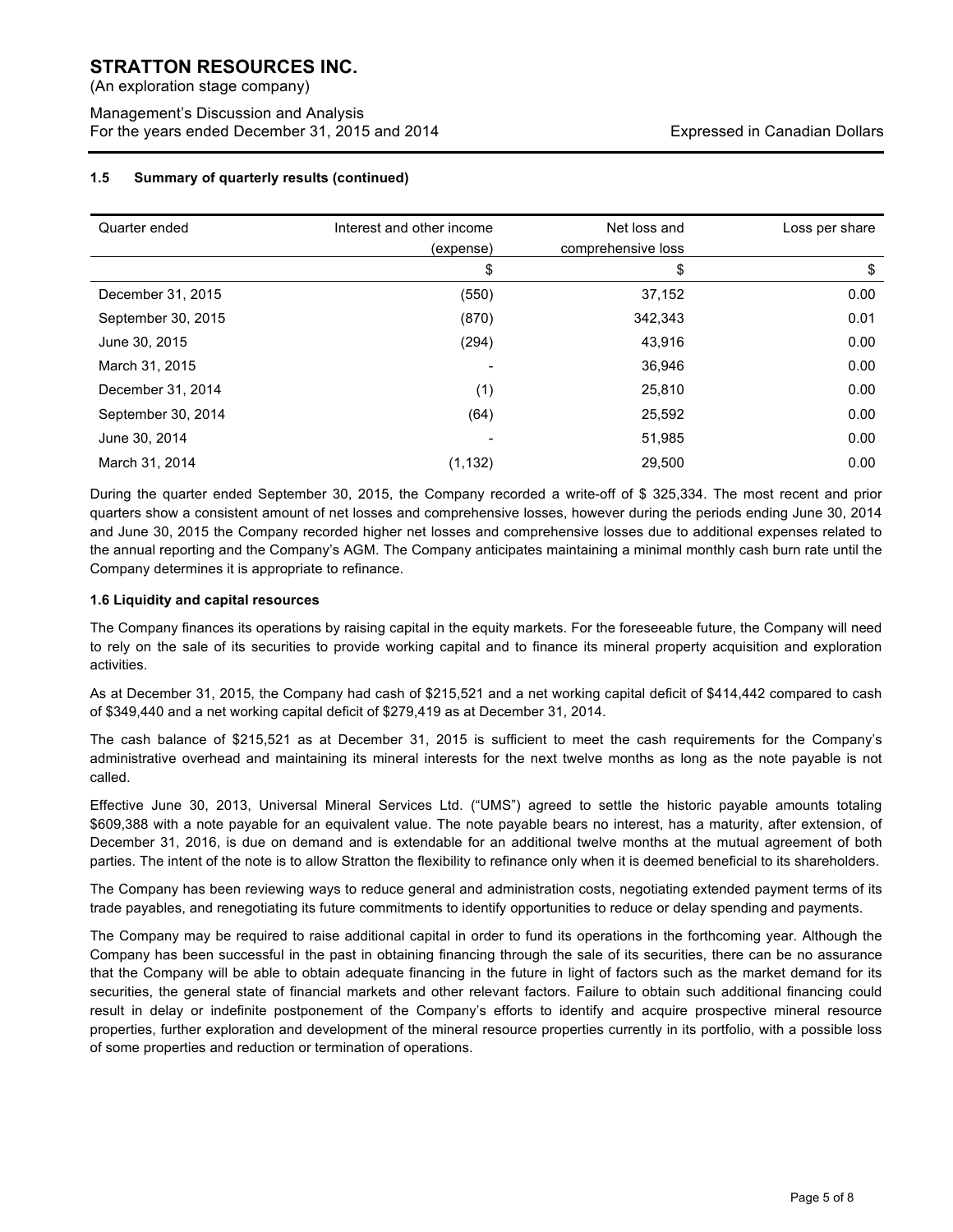(An exploration stage company)

## Management's Discussion and Analysis For the years ended December 31, 2015 and 2014 Expressed in Canadian Dollars

## **1.6 Liquidity and capital resources (continued)**

The Company's consolidated financial statements for the years ended December 31, 2015 and 2014 have been prepared on the assumption that the Company will continue to realize its assets and meet its liabilities in the normal course of business as a 'going concern'. However, as at the date of this MD&A, management has identified factors and circumstances that may cast a significant doubt on the Company's ability to continue as a going concern. The Company's audited annual consolidated financial statements contain no provisions for adjustments, which may become necessary if the Company becomes unable to continue on a 'going concern' basis. Such adjustments could be material.

The extent of the Company's future exploration programs will be dependent on the Company successfully raising additional funds through the issuance of equity.

(a) Non-brokered private placements

There were no financings completed or announced during the year ended December 31, 2015 and up to the date of this MD&A.

(b) Warrants and stock options

During the year ended December 31, 2015 and up to the date of this MD&A, there were no grants or outstanding warrants or stock options.

## **1.7 Off-balance sheet arrangements**

The Company has not engaged in any off-balance-sheet arrangements such as obligations under guarantee contracts, a retained or contingent interest in assets transferred to an unconsolidated entity, any obligation under derivative instruments or any obligation under a material variable interest in an unconsolidated entity that provides financing, liquidity, market risk or credit risk support to the Company or engages in leasing, hedging or research and development services with the Company.

### **1.8 Related party transactions**

All transactions with related parties have occurred in the normal course of operations and are measured at their fair value as determined by management. All amounts are unsecured, non-interest bearing and have no specific terms of settlement, unless otherwise noted.

|                                                           | December 31, | December 31, |
|-----------------------------------------------------------|--------------|--------------|
|                                                           | 2015         | 2014         |
| Universal Mineral Services Ltd.                           |              |              |
| Included in the statement of loss and comprehensive loss: |              |              |
| Consulting fees, directors' fees, wages and benefits      | \$43,378     | \$43,450     |
| Legal and professional fees                               | 94           | 23           |
| Regulatory, transfer agent and shareholder information    | 2,108        | 3,260        |
| Office, rent and administration                           | 35,386       | 21,913       |
| Travel, marketing and investor relations                  |              | 11.785       |
| Bank charges                                              | 503          | 319          |
| Exploration and evaluation expenditures                   | 3,690        |              |
| Total transaction for the periods                         | \$85,159     | \$ 80.750    |

1. Universal Mineral Services Ltd. ("UMS") is a private company with directors and officers in common (Ivan Bebek, Chairman, Shawn Wallace, CEO, Peter Rees, CFO) that, pursuant to an agreement dated March 30, 2012, provides geological, corporate development, administrative and management services to the Company on a cost recovery basis. As at December 31, 2015 the outstanding payable balance was \$7,871 (December 31, 2014 - \$5,844) and prepaid expenses and deposits balance was \$6,000 (December 31, 2014 - \$6,000).

Effective June 30, 2013, UMS agreed to settle historic payable balances totaling \$609,388 with a note payable for an equivalent value. The note payable bears no interest, has a maturity of December 31, 2016 and is extendable for an additional twelve months at the mutual agreement. The note payable is due on demand.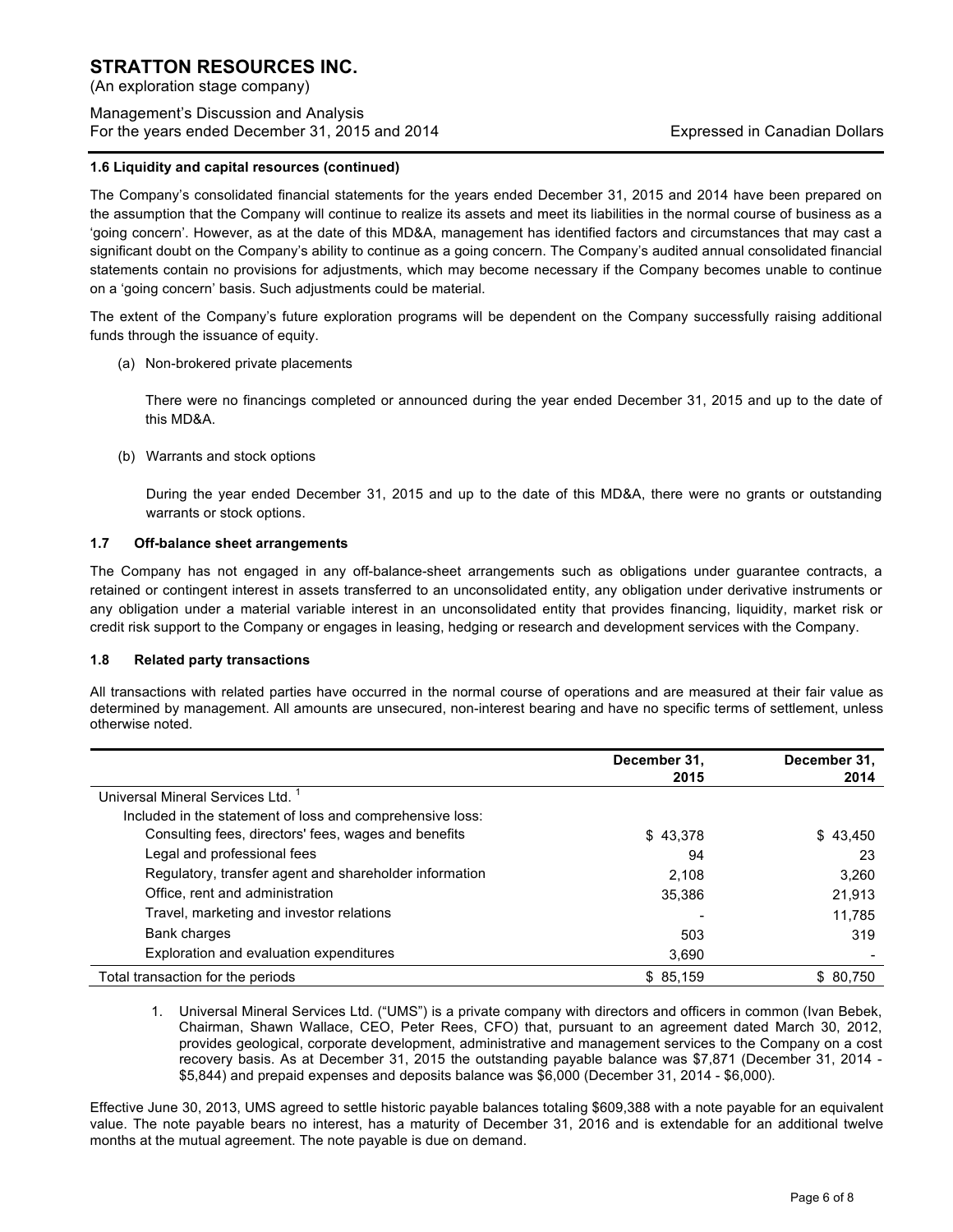(An exploration stage company)

## Management's Discussion and Analysis For the years ended December 31, 2015 and 2014 Expressed in Canadian Dollars

## **1.8 Related party transactions (continued)**

#### Key management compensation

In addition to the transactions disclosed above, the Company provided the following compensation to key management members:

|                      | December 31.<br>2015 | December 31,<br>2014 |
|----------------------|----------------------|----------------------|
| Short-term benefits* | \$16.503             | \$25,361             |

\* An amount of \$16,503 is included in related party transactions with UMS (December 31, 2014 - \$21,405).

#### **1.9 Subsequent events**

None than otherwise disclosed.

#### **1.10 Proposed transactions**

None.

### **1.11 Critical accounting estimates**

This section is not required as the Company is a Venture Issuer, as the term is defined in National Instrument 51-102 *Continuous Disclosure Obligations*.

### **1.12 Financial instruments and other instruments**

As at December 31, 2015, the Company's financial instruments consist of cash and cash equivalents, investments, amounts receivable, accounts payables and accrued liabilities. The fair values of these financial instruments approximate their carrying values due to their short-term to maturity. The Company's financial instruments are exposed to certain financial risks including, credit risk, currency risks, liquidity risk, interest rate risk and capital risk management. Details of each risk are laid out in the notes to the Company's consolidated financial statements.

### **1.13 Other requirements**

### **1.13.1 Capital structure**

Authorized share capital consists of: Unlimited number of common shares without par value.

## **Issued share capital:**

As at April 28, 2016, there are 36,724,164 common shares of the Company issued and outstanding.

As at December 31, 2015, there were 36,724,164 common shares of the Company issued and outstanding.